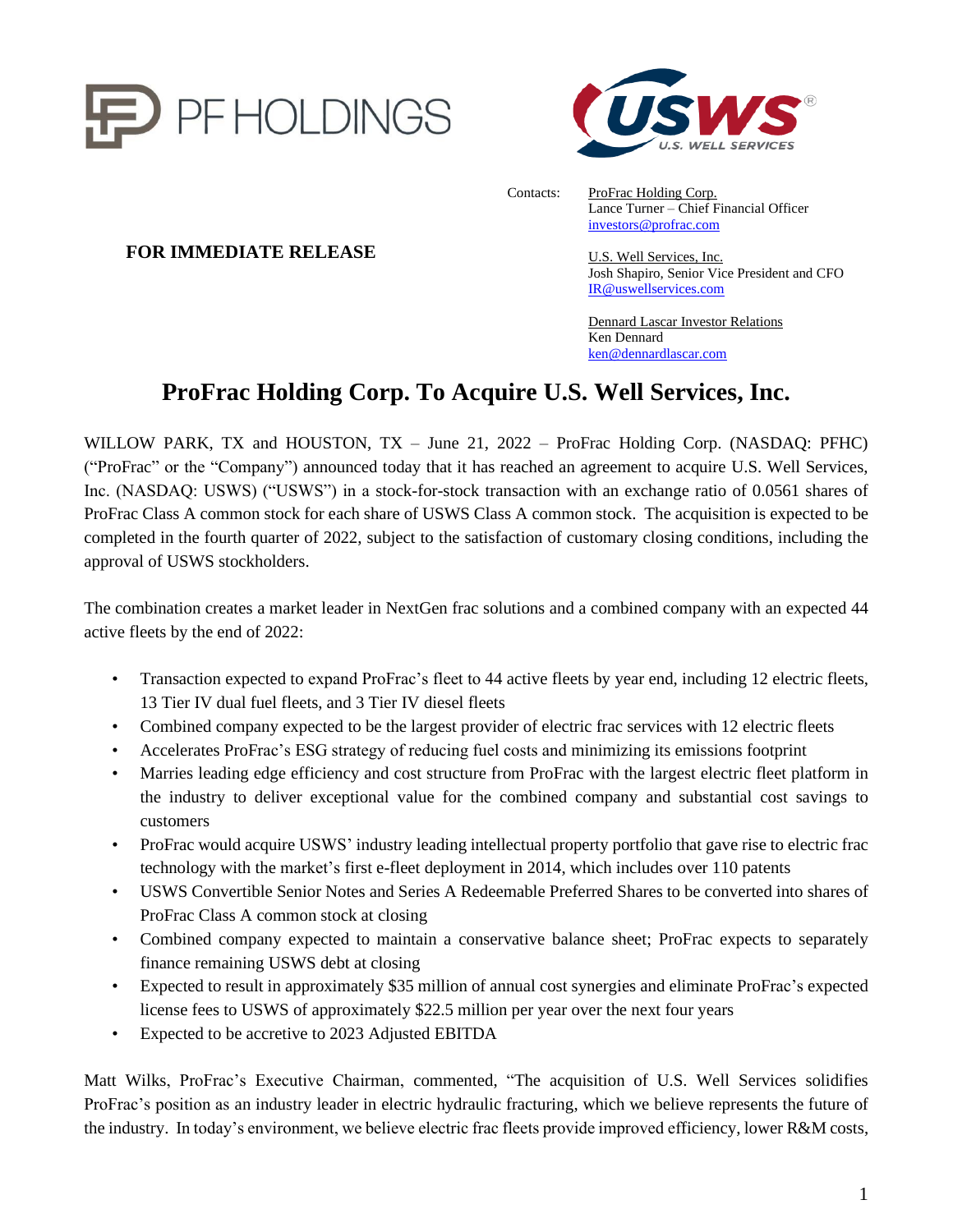greater value, and a lower overall cost of completion to our customer. It is a true win-win scenario for us, our customers, the environment and the communities in which we operate."

Ladd Wilks, ProFrac's Chief Executive Officer, said, "We are excited to welcome the U.S. Well Services team to the ProFrac family. We recognize the hard work of everyone to get to this point and I am excited to join forces and build upon the foundation this team has established. By leveraging our scale and capabilities along with U.S. Well Services' Clean Fleet® technology, we intend to make ProFrac THE electric fleet provider in the U.S."

Kyle O'Neill, U.S. Well Services' President and CEO, added, "We are thrilled to join forces with ProFrac. ProFrac is a best-in-class operator, and we believe the combined company will be well positioned to capitalize on the growing opportunity for electric fracturing services. This combination provides value for U.S. Well Services shareholders, employees and customers, and we look forward to working with the ProFrac team to realize our shared vision for the business."

## **Conference Call**

ProFrac has scheduled a conference call on Wednesday, June 22, 2022 at 11:00 a.m. Eastern time / 10:00 a.m. Central time. Please dial 412-902-0030 and ask for the ProFrac Holding Corp. call at least 10 minutes prior to the start time of the call, or listen to the call live over the Internet by logging on to the website at the address [https://ir.pfholdingscorp.com/news-events/ir-calendar.](https://ir.pfholdingscorp.com/news-events/ir-calendar) A telephonic replay of the conference call will be available through June 29, 2022 and may be accessed by calling 201-612-7415 using passcode 13730894#. A webcast archive will also be available at the link above shortly after the call and will be accessible for approximately 90 days.

## **Advisors**

Piper Sandler & Co. and Paul Hastings LLP are serving as exclusive financial and legal advisor, respectively, to the Special Committee of U.S. Well Services' Board of Directors. Porter Hedges LLP is serving as legal advisor to U.S. Well Services. Jefferies LLC and Kirkland & Ellis LLP are serving as exclusive financial and legal advisor, respectively, to the Special Committee of ProFrac's Board of Directors. Brown Rudnick LLP and Lowenstein Sandler LLP are serving as legal advisor and merger clearance counsel, respectively, to ProFrac.

## **Transaction Overview**

Under the terms of the merger agreement, USWS stockholders will receive 0.0561 shares of ProFrac Class A common stock for each share of USWS Class A common stock they own, which, based on the ProFrac closing price of \$21.49 on June 21, 2022, the last trading day prior to announcement of the deal, represents aggregate stock consideration of approximately \$93 million and a consideration per share of USWS Class A common stock of \$1.21.

Effective immediately prior to the closing of the merger, each holder of USWS Series A Preferred Stock will be given the opportunity to convert their shares into USWS Class A common stock at a conversion price of \$1.22 and receive the merger consideration for such shares. Any shares of Series A Preferred Stock not converted at such conversion price will automatically convert into shares of USWS Class A common stock at the then-effective conversion rate as calculated pursuant to USWS' organizational documents, and such shares will be converted into the merger consideration. Effective immediately prior to the closing of the merger, each Convertible Senior Secured (Third Lien) PIK Note will automatically convert into a number of shares of USWS Class A common stock at a conversion price of \$1.22 and such shares will be converted into the merger consideration. After giving effect to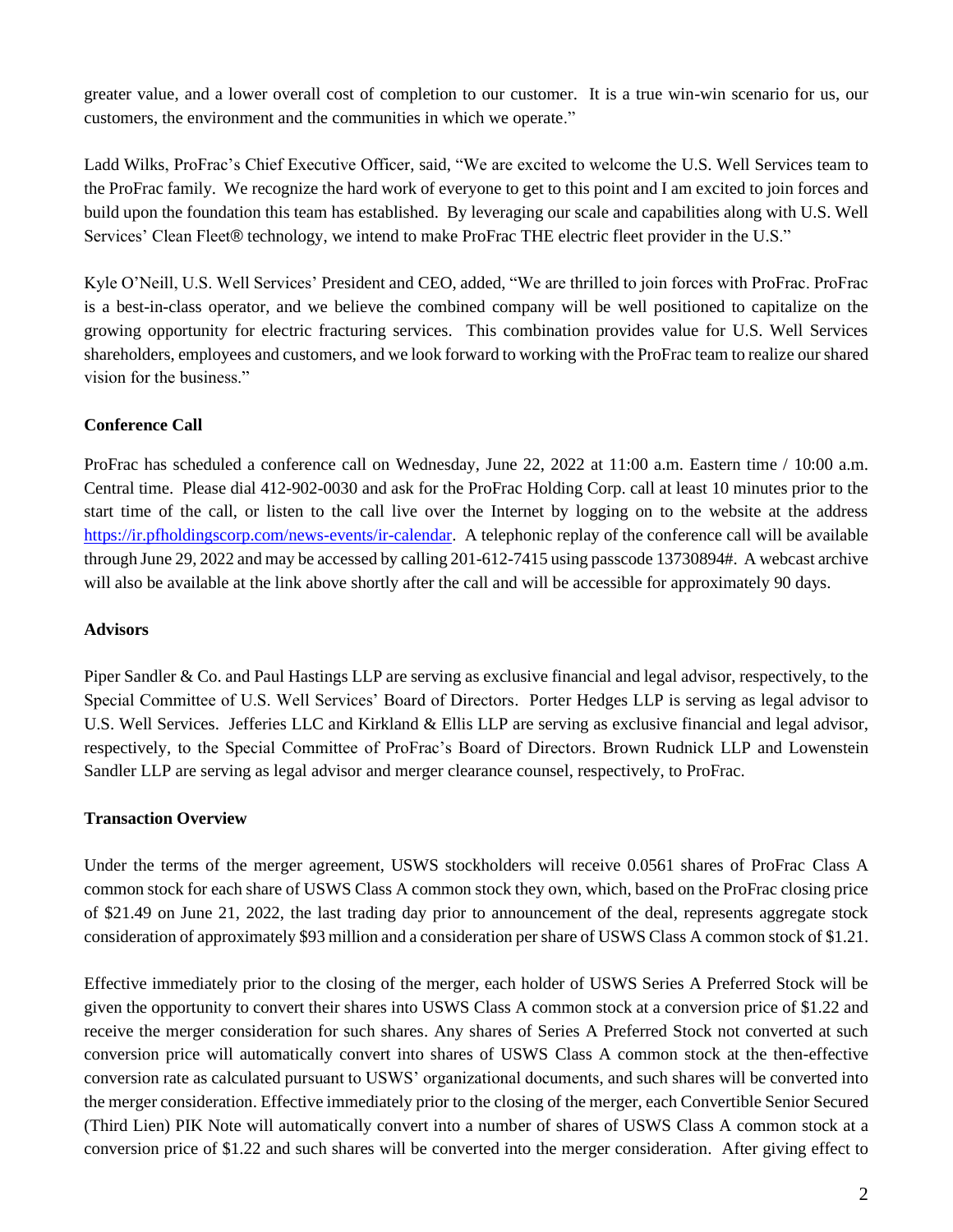these conversions, the total stock consideration payable to USWS stockholders and holders of USWS equity awards, based on the June 21, 2022 closing price, would be approximately \$270 million.

Concurrently with the execution of the merger agreement, the holders of USWS' Term C Loan Warrants entered into a Warrant Purchase Agreement with ProFrac pursuant to which, immediately prior to and conditioned upon the closing of the merger, such warrant holders will sell to ProFrac all of the Term C Loan Warrants for a total of \$2.6 million.

USWS' other outstanding warrants will become exercisable for ProFrac common stock in accordance with their terms.

In connection with the execution of the merger agreement, certain stockholders of USWS entered into a voting agreement, pursuant to which such stockholders agreed to, among other things, support and vote in favor of the merger agreement and the transactions contemplated thereby.

## **Timing and Approvals**

The transaction is subject to approval of USWS stockholders as well as customary closing conditions and anti-trust approvals, including expiration of the applicable waiting period under the Hart-Scott-Rodino Antitrust Improvements Act of 1976, as amended. The transaction does not include a financing condition and is expected to close in the fourth calendar quarter of 2022.

## **About ProFrac Holding Corp.**

ProFrac Holding Corp. is a growth-oriented, vertically integrated and innovation-driven energy services company providing hydraulic fracturing, completion services and other complementary products and services to leading upstream oil and gas companies engaged in the exploration and production ("E&P") of North American unconventional oil and natural gas resources. Founded in 2016, ProFrac was built to be the go-to service provider for E&P companies' most demanding hydraulic fracturing needs. ProFrac is focused on employing new technologies to significantly reduce "greenhouse gas" emissions and increase efficiency in what has historically been an emissions-intensive component of the unconventional E&P development process. For more information, please visit the ProFrac's website at [www.pfholdingscorp.com.](file:///C:/Users/toomeysv/Work%20Folders/Desktop/www.pfholdingscorp.com) The information on ProFrac's website is not part of this press release.

## **About U.S. Well Services, Inc.**

U.S. Well Services, Inc. is a leading provider of electric pressure pumping services and a market leader in electric pressure pumping. USWS' patented electric pressure pumping technology provides one of the first fully electric, mobile well stimulation systems powered by locally supplied natural gas including field gas sourced directly from the wellhead. USWS' electric pressure pumping technology dramatically decreases emissions, sound pollution and truck traffic while generating exceptional operational efficiencies including significant customer fuel cost savings versus conventional diesel fleets. For more information visit USWS' website at www.uswellservices.com. The information on USWS' website is not part of this press release.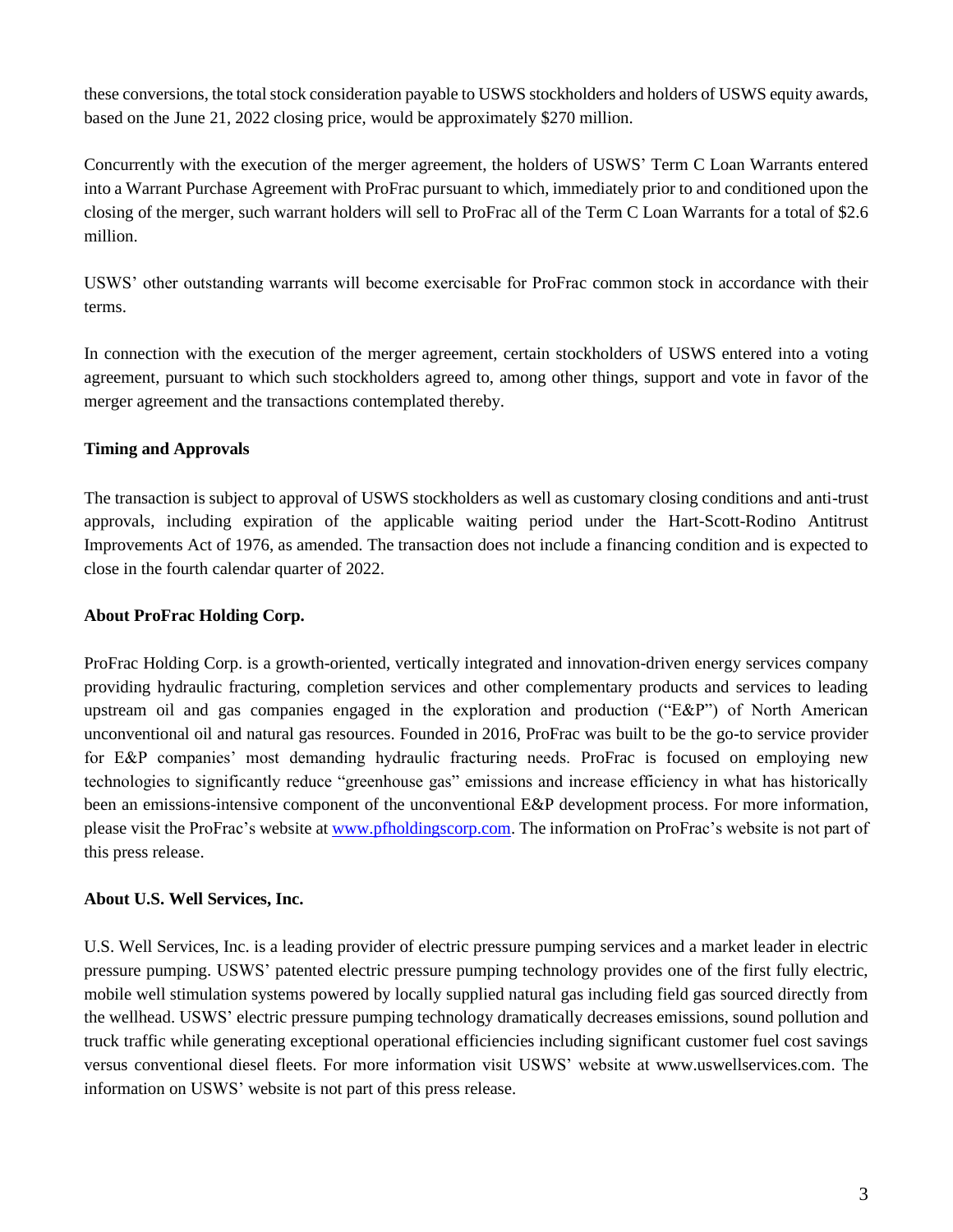#### **Cautionary Statement Regarding Forward-Looking Statements**

Certain statements in this press release may be considered "forward-looking statements" within the meaning of the "safe harbor" provisions of the Private Securities Litigation Reform Act of 1995. In some cases, the reader can identify forward-looking statements by words such as "may," "should," "expect," "intend," "will," "estimate," "anticipate," "believe," "predict," or similar words. Forward-looking statements relate to future events, or ProFrac's, USWS' or the combined company's future financial or operating performance. These forward-looking statements include, among other things, statements regarding: the expected benefits of the proposed transaction, including any resulting synergies and positive impact on earnings, competitive advantages, expanded active fleet and electric fleet portfolio, increased value, improved efficiency, cost savings including fuel cost savings, access to and rights in acquired intellectual property, emissions minimization and other expected advantages of the transaction to the combined company; the anticipated timing of the proposed transaction; the likelihood and ability of the parties to successfully consummate the proposed transaction; the services to be offered by the combined company; the markets in which ProFrac and USWS operate; business strategies, debt levels, industry environment and growth opportunities; and the projected value of operational synergies, including value expected to result from license fee savings; and expectations regarding ProFrac's ability to financing USWS' debt. Such forward-looking statements are based upon assumptions made by ProFrac and USWS as of the date hereof and are subject to risks, uncertainties, and other factors that could cause actual results to differ materially from those expressed or implied by such forward-looking statements. Factors that may cause actual results to differ materially from current expectations include, but are not limited to: the risk that the proposed transaction may not be completed in a timely manner or at all, which may adversely affect the price of ProFrac and USWS securities; the failure to satisfy the conditions to the consummation of the proposed transaction, including the approval of the proposed transaction by the stockholders of USWS, and the receipt of certain governmental and regulatory approvals; the failure by ProFrac to obtain any financing it may need to complete the proposed transaction on favorable terms or at all; the effect of the announcement or pendency of the proposed transaction on ProFrac's and USWS' business relationships, performance, and business generally; risks that the proposed transaction disrupts current plans of ProFrac or USWS and may cause potential difficulties in employee retention as a result of the proposed transaction; the outcome of any legal proceedings that may be instituted against ProFrac or USWS or any of their affiliates related to the agreement and the proposed transaction; changes to the proposed structure of the transaction that may be required or appropriate as a result of applicable laws or regulations or as a condition to obtaining regulatory approval of the proposed transaction; the impact on the price of ProFrac's and USWS' securities, including volatility resulting from changes in the competitive and highly regulated industries in which ProFrac and USWS operate, variations in performance across competitors, changes in laws and regulations affecting ProFrac's and USWS' businesses and changes in the combined capital structure; the ability to implement business plans, forecasts, and other expectations after the completion of the proposed transaction, and identify and realize additional opportunities; the ability to integrate acquired assets and personnel into ProFrac's existing business model and realize the expected value of resulting operational synergies; the ability to successfully and sustainably execute on current business strategies and plans for growth; and other risks and uncertainties set forth in the section entitled "Risk Factors" in ProFrac's final prospectus relating to its initial public offering (File No. 333-261255) declared effective by the U.S. Securities and Exchange Commission (the "SEC") on May 12, 2022, and in the section entitled "Risk Factors" in Part I, Item 1A of USWS' annual report on Form 10-K, filed with the SEC on March 30, 2022, and in the other filings ProFrac and USWS make with the SEC. The foregoing list of factors is not exhaustive. There may be additional risks that neither ProFrac nor USWS presently know or that ProFrac or USWS currently believe are immaterial that could also cause actual results to differ from those contained in the forward-looking statements. You should carefully consider the foregoing factors and the other risks and uncertainties that will be described in the Proxy Materials (as defined below), including those under "Risk Factors" therein, and other documents filed by ProFrac and USWS from time to time with the SEC, which are available on the SEC's website at www.sec.gov. These filings identify and address other important risks and uncertainties that could cause actual events and results to differ materially from those contained in the forward-looking statements.

Nothing in this press release should be regarded as a representation by any person that the forward-looking statements set forth herein will be achieved or that any of the contemplated results of such forward looking statements will be achieved, including without limitation any expectations about ProFrac's, USWS' or the combined company's operational and financial performance or achievements. Forward-looking statements speak only as of the date they are made. Readers are cautioned not to put undue reliance on forward-looking statements, and ProFrac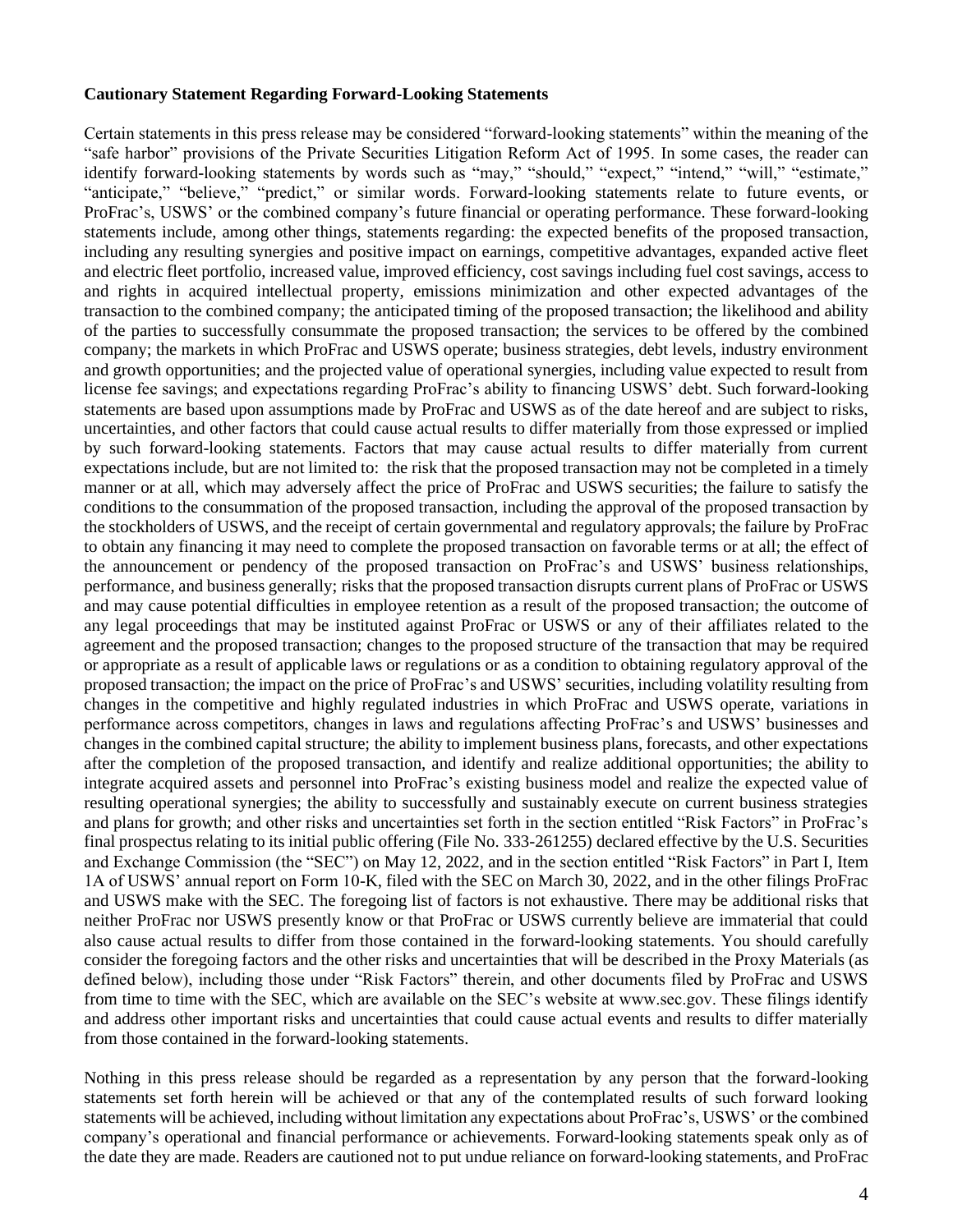and USWS assume no obligation and, except as required by law, do not intend to update or revise these forwardlooking statements, whether as a result of new information, future events, or otherwise. Neither ProFrac nor USWS gives any assurance that either ProFrac or USWS will achieve its expectations, including that the transaction will be consummated.

#### **Use of Projections**

This press release contains financial forecasts with respect to the combined company's projected financial results. Neither ProFrac's nor USWS' independent auditors have audited, reviewed, compiled or performed any procedures with respect to the projections for the purpose of their inclusion in this press release, and accordingly, they did not express an opinion or provide any other form of assurance with respect thereto for the purpose of this press release. These projections should not be relied upon as being necessarily indicative of future results. The assumptions and estimates underlying the prospective financial information are inherently uncertain and are subject to a wide variety of significant business, economic and competitive risks and uncertainties that could cause actual results to differ materially from those contained in the prospective financial information. Accordingly, there can be no assurance that the prospective results are indicative of the future performance of ProFrac, USWS or the combined company or that actual results will not differ materially from those presented in the prospective financial information. Inclusion of the prospective financial information in this press release should not be regarded as a representation by any person that the results contained in the prospective financial information will be achieved.

#### **Additional Information and Where to Find It**

In connection with the proposed transaction, ProFrac and USWS will jointly prepare, and ProFrac will file with the SEC, a registration statement on Form S-4, which will include a joint proxy statement/prospectus (the "Proxy Statement") and an information statement (the "Information Statement" and together with the Proxy Statement, the "Proxy Materials"). **PROFRAC AND USWS URGE INVESTORS TO READ THE PROXY MATERIALS CAREFULLY WHEN THEY BECOME AVAILABLE BECAUSE THEY WILL CONTAIN IMPORTANT INFORMATION ABOUT PROFRAC, USWS AND THE PROPOSED TRANSACTION**. Investors may obtain free copies of the Proxy Materials (when available) as well as other filed documents containing information about ProFrac and USWS at [www.sec.gov,](http://www.sec.gov/) the SEC's free website. Free copies of ProFrac's SEC filings including the Proxy Materials (when available) are also available on ProFrac's website at [https://www.pfholdingscorp.com/](https://www.pfholdingscorp.com/m) under "Investor Relations." Free copies of USWS' SEC filings including the Proxy Materials (when available) are also available on USWS' website at [www.uswellservices.com](http://www.uswellservices.com/) under "Investor Relations."

#### **Participants in the Solicitation**

ProFrac and USWS and their respective executive officers and directors may be deemed, under SEC rules, to be participants in the solicitation of proxies in connection with the proposed transaction. Information regarding the officers and directors of ProFrac is included in ProFrac's final prospectus filed pursuant to Rule 424(b) with the SEC on May 16, 2022. Information regarding the officers and directors of USWS is included in USWS' Definitive Proxy Statement on Schedule 14A filed with the SEC on April 20, 2022, as amended from time to time, with respect to the 2022 Annual Meeting of Stockholders of USWS and in USWS' Current Report on Form 8-K filed with the SEC on May 4, 2022. More detailed information regarding the identity of the potential participants, and their direct or indirect interests, by security holdings or otherwise, will be set forth in the Proxy Materials and other materials to be filed with the SEC in connection with the proposed transaction.

#### **No Offer and Non-Solicitation**

This press release is not a proxy statement or solicitation of a proxy, consent or authorization with respect to any securities or in respect of the potential transaction and shall not constitute an offer to sell or a solicitation of an offer to buy the securities of ProFrac, USWS or the combined company, nor shall there be any sale of any such securities in any state or jurisdiction in which such offer, solicitation, or sale would be unlawful prior to registration or qualification under the securities laws of such state or jurisdiction. No offer of securities shall be made except by means of a prospectus meeting the requirements of the Securities Act of 1933, as amended.